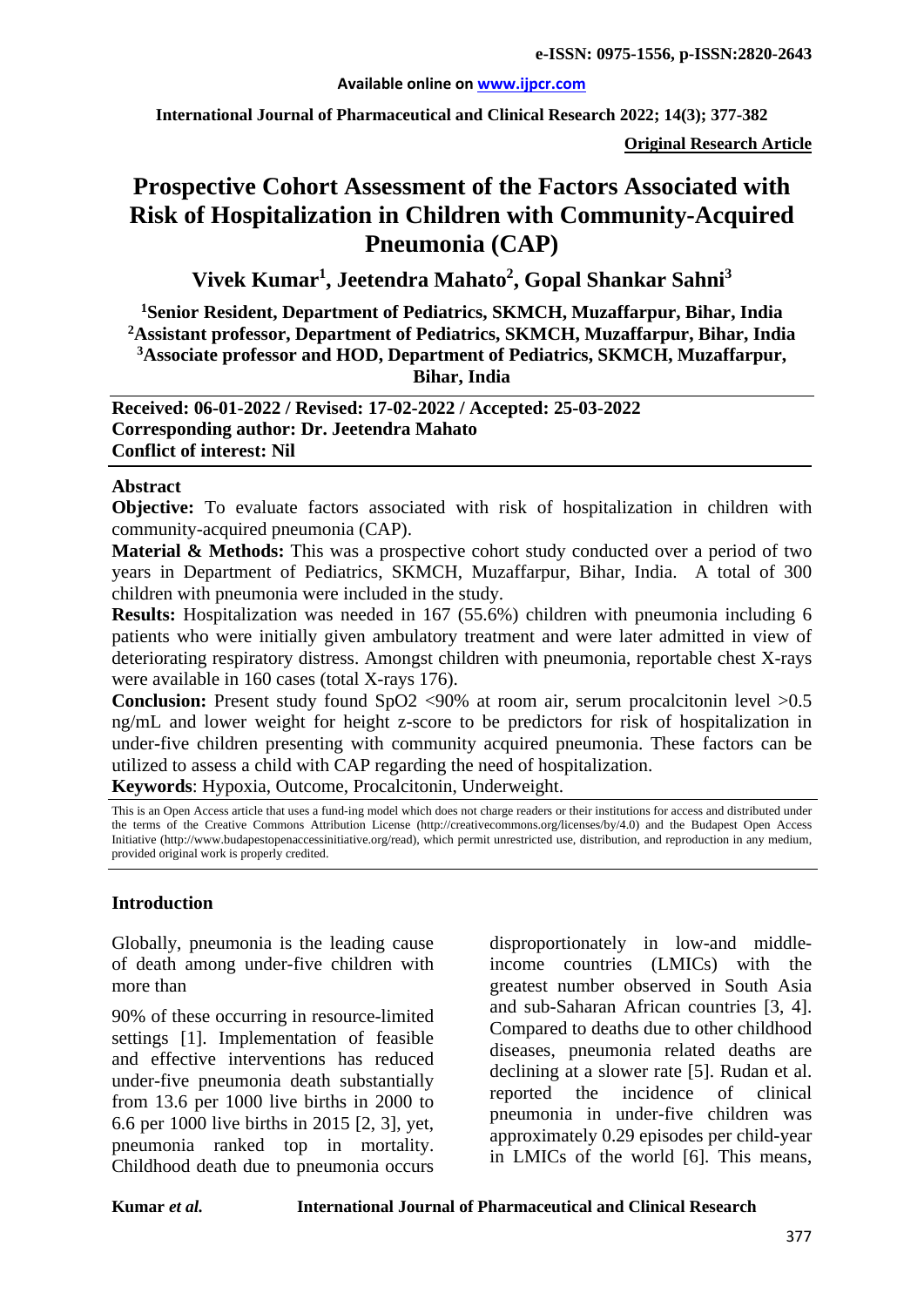every year 151.8 million incidences with 13.1 million (8.7%) episodes progressing from pneumonia to severe pneumonia that require hospitalization [6, 7].

Children living in remote regions where poverty and hunger are severe are most susceptible to pneumonia [8]. In general, the poorer access of less privileged families to healthcare services means that they delay seeking adequate care, resulting in the deterioration of their condition and an increased risk of hospitalization [9, 10].

Although a reduction in all-cause of child mortality occurred worldwide between 2000 and 2011, including a reduction in pneumonia-related deaths, in 2011, CAP was estimated to account for more than one million child deaths, 80 % of which occurred in children under 2 years of age [11].

WHO revised case definition for CAP in under-five children has two categories – 'pneumonia', which is treated at home with oral amoxicillin and 'severe pneumonia, which requires hospitalization and parental antibiotics. Despite the improvement in case management of childhood pneumonia, mortality and morbidity still remains high, especially in resource-constrained settings. The early identification of important risk factors for hospitalization among these patients could help to prioritize the management and potentially increase their likelihood of surviving. This prospective study was conducted to evaluate the factors associated with risk of hospitalization in children with CAP.

### **Material & Methods**

This was a prospective cohort study conducted over a period of two years in Department of Pediatrics, SKMCH, Muzaffarpur, Bihar, India.

### Methodology

A total of 300 children with pneumonia were included in the study. Previously healthy children, 2 to 59 months of age,

with acute respiratory infection (ARI) of less than 2 weeks duration were assessed for inclusion in the study. Children suffering from chronic respiratory diseases (asthma, cystic fibrosis, Broncho pulmonary dysplasia (BPD), and airway anomalies), congenital heart disease, gastro esophageal reflux disease (GERD)/recurrent aspirations, suspected/ known immunodeficiency, patient living outside the city where the study site was based, history of radiologically confirmed pneumonia in last 2 months, and very sick child requiring immediate ICU care, were excluded.

A separate acute respiratory tract infection treatment unit (ATU) was established to manage all ARI patients. The ATU team comprised of a pediatrician and a trained nurse. All children between 2 months to 59 months of age with history of ARI were directed to attend ATU during working hours of the hospital. The revised WHO case definition for ARI was used across all the study sites to ensure uniformity in management of ARI patients. The revised classification includes two categories of pneumonia; 'pneumonia' with fast breathing and/or chest in drawing, and 'severe pneumonia,' pneumonia with any general danger sign [12]. Children were enrolled in the study after obtaining written, informed consent from parents or legal guardians. A detailed history was taken, and physical examination, including respiratory rate, presence of chest in drawing, pulse, temperature, oxygen saturation by pulse oximetry and anthropometry was done by the research nurse under the supervision of research officer. Each child's respiratory rate was counted for a full minute when the child was calm and quiet. If the child presented with fever and fast breathing, appropriate paracetamol dose was given and respiratory rate was reassessed after 30 minutes. Children presenting with wheeze and fast breathing were administered salbutamol nebulization (0.15 mg/kg single dose) and respiratory rate was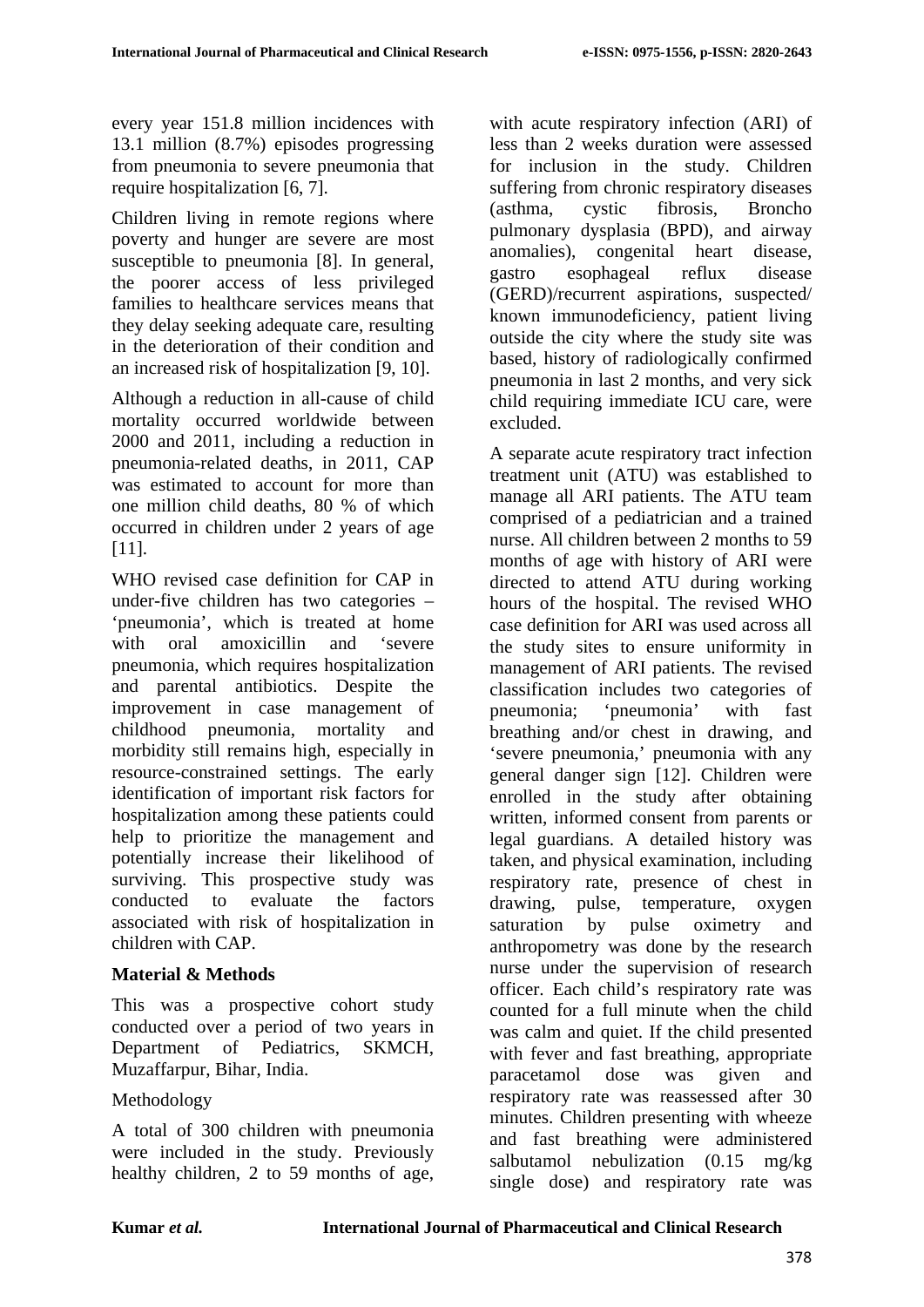reassessed after 10-15 minutes. Weight was measured to the nearest 0.1 kg using calibrated electronic scales, and height was measured to the nearest 0.1 cm using a standardized stadiometer. If a child was less than 2 years of age, recumbent length was measured by using an infantometer. Clinical history and examination findings of enrolled children were recorded on a predesigned case record form.

Every fifth child with ARI underwent a chest X-ray. The chest radiographs were interpreted by site investigator at the time of enrolment, thereafter, either original films or digital copies were sent to the coordinating centre at AIIMS, New Delhi. All chest X-rays were read by two independent pediatricians, who were blinded for the clinical diagnosis of the patient. In case of disagreement about the presence or absence of pathology, chest Xrays were read by a third pediatrician without knowledge of the previous evaluations and final findings matching for two of them were considered for purpose of analysis. Patients with suspected pneumonia underwent serum quantitative procalcitonin (PCT) estimation. All children were followed till 7 days  $(\pm 1$  day) after enrolment. Parents were given reminder telephone call one day prior to the anticipated follow-up. All admitted patients were examined daily until discharge.

Management of children with pneumonia was done according to the WHO recommendations [12]. Any child with severe pneumonia was hospitalized; the treating physicians' assessment was the deciding factor in other cases.

Statistical analysis

Children with CAP (as per WHO criteria) needing hospitalization were compared to those who did not, by univariate analysis, followed by multivariate analysis using a logistic regression model; the dependent criteria was whether hospitalization occurred or not, independent covariates were the ones which emerged statistically significant in univariate analysis. The zscores for weight for age, height for age and weight for height were calculated using the WHO Anthro software.

# **Results:**

Hospitalization was needed in 167 (55.6%) children with pneumonia including 6 patients who were initially given ambulatory treatment and were later admitted in view of deteriorating respiratory distress. 121 (40.3%) children with pneumonia received ambulatory treatment. The baseline demo-graphic and clinical characteristics of the study population are shown in **Table I**. Amongst children with pneumonia, reportable chest X-rays were available in 160 cases (total X-rays 176).

Factors associated with hospitalization in children with pneumonia were younger age, lower weight- and height-forage zscores, higher PCT levels, lower SpO2, and higher percentage of significant pathology in chest-X-rays as compared to those receiving ambulatory treatment (**Table II**).

On multivariate analysis, factors associated with hospitalization were SpO2 <90% in room air [OR (95%CI) 7.33(1.2- 31.3); P=0.01], PCT level  $> 0.5$  ng/mL [OR (95%CI) 7.2 (1.2-54.5); P=0.05] and low weight for height z-score [OR  $(95\% \text{CI})$  0.9  $(0.5-0.7)$ ; P = 0.01].

**Table 1: Demographic and Clinical Details of Children with Community-acquired Pneumonia (N=300)**

| Characteristics                     | Values               |
|-------------------------------------|----------------------|
| Age, $moa$                          | 15 (8.36)            |
| <b>Boys</b>                         | 215(71.6)            |
| Weight for age z-score <sup>a</sup> | $-1.28(-2.4, -0.16)$ |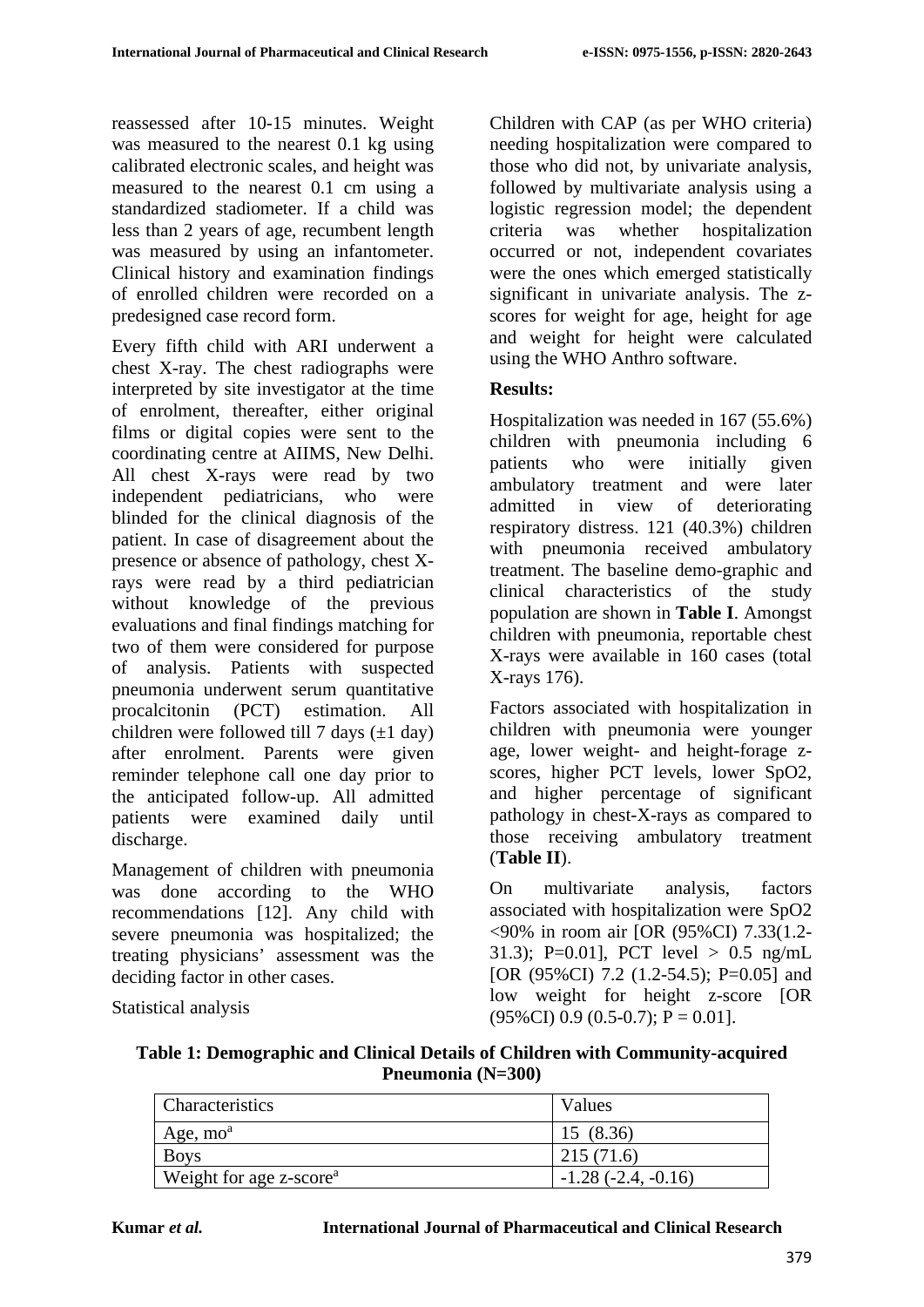| Height for age z-score <sup>a</sup>    | $-1.3$ $(-2.2, 0.14)$  |
|----------------------------------------|------------------------|
| Weight for height z-score <sup>a</sup> | $-0.65$ $(-1.37, 0.4)$ |
| Respiratory rate /min, mean (SD)       | 46(11)                 |
| Chest in drawing present               | 205(48.5)              |
| $SpO2$ %, mean $(SD)$                  | 95.4(5.6)              |
| Procalcitonin level, $ng/mL (n= 12)a$  | 0.1(0.05, 0.57)        |
| Significant pathology in CXR $(n=563)$ | 160(53.3)              |

| Table 2: Factors Associated with Hospitalization in Community-acquired Pneumonia |  |
|----------------------------------------------------------------------------------|--|
| $(N=300)$                                                                        |  |

| Characteristics                        | children<br>Hospitalized | Ambulatory              |
|----------------------------------------|--------------------------|-------------------------|
|                                        | $(n=200)$                | treatment $(n=180)$     |
| Age, $moa$                             | 12(7.67)                 | 18 (9.65)               |
| Boys, $n$ $(\%)^b$                     | 211(70.3)                | 190(63.3)               |
| Weight for age z-score <sup>a</sup>    | $-1.52$ $(-2.46, -0.22)$ | $-0.76$ $(-2.11, 0.19)$ |
| Height for age z-score <sup>a</sup>    | $-1.27$ $(-2.62, -0.15)$ | $-0.7$ $(-2.32, 0.5)$   |
| Weight for height z-score <sup>a</sup> | $-1.08$ $(-2.51, 0.02)$  | $-0.29(-1.41, 0.61)$    |
| in<br>Significant pathology            | 189(63.0)                | 55(30.5)                |
| CXR, $n$ (%) <sup>c</sup>              |                          |                         |
| Procalcitonin level, $ng/mLd$          | 0.14(0.05, 0.54)         | 0.05(0.05,0.07)         |
| $SpO2$ %, mean (SD)                    | 93(5.9)                  | 95.9(3.1)               |

### **Discussion:**

The role of sex as a risk factor for CAP remains unclear, and no consensus has been reached in the literature

[13-15]. Males are more likely to develop lower respiratory tract infections. The greater resistance found in females can be explained by their enhanced Th1 immune response [14].

One systematic review suggested that like the severely malnourished children, children with moderate degrees of malnutrition may also be at increased the risk of death due to pneumonia [16-17]. Studies that evaluated the impact of moderate malnutrition are comparatively few as moderate degree of malnutrition in health facilities in developing countries is not recorded as an admission diagnosis. Notably, we found severe stunting to be associated with severe pneumonia. Stunting is established to have long-term sequels on lung development and growth and to be associated with prolonged acute course of pneumonia treatment and delay in recovery [18].

The WHO recommendations: however, do not include several parameters which have been proven to predict severity of pneumonia in under-five children more accurately [19-20]. Studies from different parts of the world have observed that hypoxic children are more likely to die than adequately oxygenated children [21- 22].

It was apparent that the case–mortality rate in untreated children with pneumonia is high, sometimes reaching as high as 20%, and deaths can occur as early as 3 days after illness onset [23]. We also found that duration of illness at home for 3 days or more was significantly associated with the likelihood of disease progression to severe pneumonia. The same observation was reported from Kenya [24].

Serum PCT level  $> 0.5$  ng/mL had a higher odd of hospitalization in our cohort of children with CAP. Multiple studies in both adults and children have shown that serum PCT is a surrogate tool to differentiate between viral and bacterial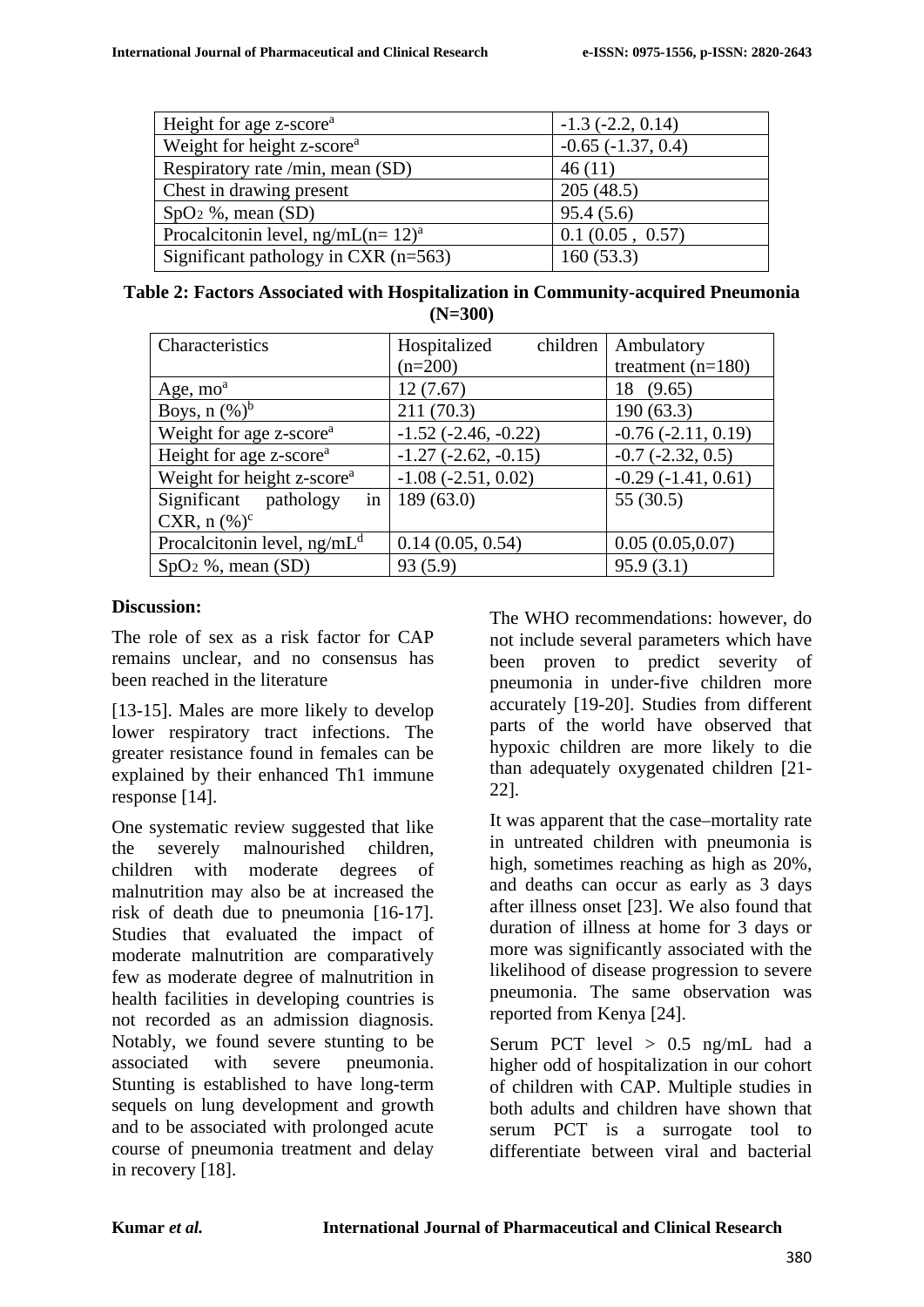pneumonia, and the latter has higher probability of hospitalization [25-27].

## **Conclusion:**

Present study found SpO2 <90% at room air, serum procalcitonin level >0.5 ng/mL and lower weight for height z-score to be predictors for risk of hospitalization in under-five children presenting with community acquired pneumonia. These factors can be utilized to assess a child with CAP regarding the need of hospitalization.

## **References:**

- 1. Graham SM, English M, Hazir T, Enarson P, Duke T. Challenges to improving case management of childhood pneumonia at health facilities in resource-limited settings. Bulletin of the World Health Organization. 2008; 86(5):349–55. PubMed Central PMCID: PMC2647436.
- 2. McAllister DA, Liu L, Shi T, Chu Y, Reed C, Burrows J, et al. Global, regional, and national estimates of pneumonia morbidity and mortality in children younger than years between 2000 and 2015: a systematic analysis. 2019; 7(1):e47–e57.
- 3. UNICEF. One is too many: UNICEF-Pneumonia-Diarrhoea-report. 2016.
- 4. UNICEF W, World Bank Group and United Nations. Levels and trends in child mortality 2019, Estimates developed by the UN Inter-agency group for child mortality estimation. 2019.
- 5. Geoghegan T. Global Childhood Report 2019: Changing lives in our lifetime. Save The Children, 2019. ISBN: 1-888393-36-X.
- 6. Rudan I, Boschi-Pinto C, Biloglav Z, Mulholland K, Campbell H. Epidemiology and etiology of childhood pneumonia. Bulletin of the World Health Organization. 2008; 86(5):408–16.
- 7. Nair H, Simões EA, Rudan I, Gessner BD, Azziz-Baumgartner E, Zhang JSF, et al. Global and regional burden of hospital admissions for severe acute lower respiratory infections in young children in 2010: a systematic analysis. Lancet (London, England). 2013; 381(9875):1380–90.
- 8. Williams BG, Gouws E, Boschi-Pinto C, Bryce J, Dye C. Estimates of worldwide distribution of child deaths from acute respiratory infections. Lancet Infect Dis. 2002; 2:25–32.
- 9. Andrade AL, Silva SA, Martelli CM, Oliveira RM, Morais Neto OL, Siqueira Júnior JB, et al. Populationbased surveillance of pediatric pneumonia: use of spatial analysis in an urban area of Central Brazil. Cad Saude Publica. 2004; 20:411–21.
- 10. Rudan I, O'Brien KL, Nair H, Liu L, Theodoratou E, Qazi S, et al. Epidemiology and etiology of childhood pneumonia in 2010: estimates of incidence, severe morbidity, mortality, underlying risk factors and causative pathogens for 192 countries. J Glob Health. 2013; 3:010401.
- 11. Walker CL, Rudan I, Liu L, Nair H, Theodoratou E, Bhutta ZA, et al. Global burden of childhood pneumonia and diarrhoea. Lancet. 2013; 381:1405–16.
- 12. World Health Organization. Revised WHO classification and treatment of childhood pneumonia at health facilities: Evidence summaries. World Health Organization; 2014.
- 13. Falagas ME, Mourtzoukou EG, Vardakas KZ. Sex differences in the incidence and severity of respiratory tract infections. Respir Med. 2007; 101:1845–63.
- 14. Muenchhoff M, Goulder PJ. Sex differences in pediatric infectious diseases. J Infect Dis. 2014;209 Suppl 3:S120–6.
- 15. Ramachandran P, Nedunchelian K, Vengatesan A, Suresh S. Risk factors